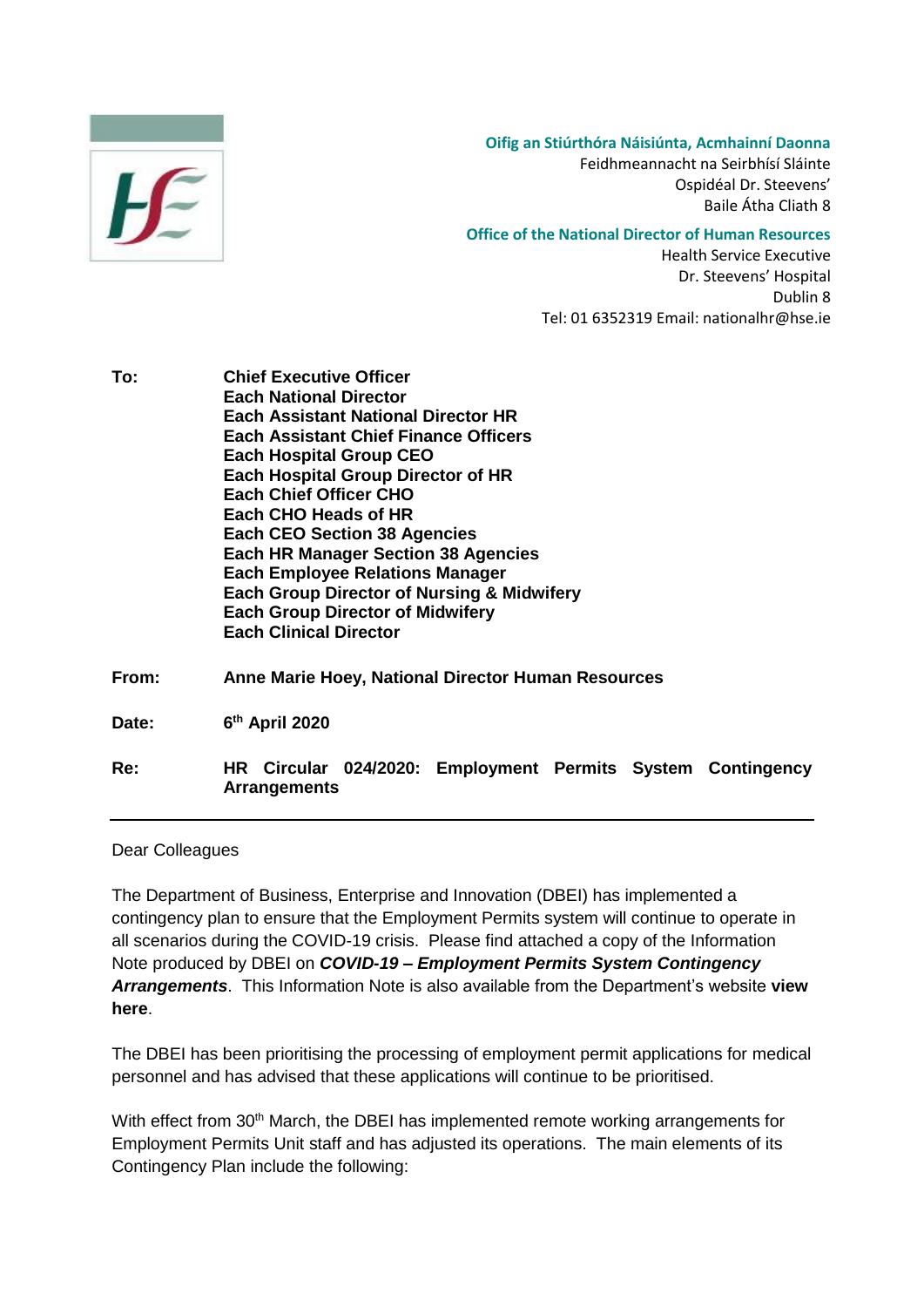- 1. Electronic (PDF) copy of permit will issue by e-mail;
- 2. Employment Permits Section will facilitate the changing of start dates to applications that have been received but are yet to be processed;
- 3. 100% refund if applications are withdrawn, before they are processed, if withdrawal is as a result of the COVID-19 crisis;
- 4. Applications for Stamp 4 Letters of Support can be submitted electronically;
- 5. Applications for reviews of employment permit decisions can be submitted electronically;
- 6. Applications and renewals for Trusted Partner Status will be accepted electronically and do not require a hard copy to be submitted within 10 days;
- 7. In the case of employment permit holders who wish to renew their permit, the current arrangements, whereby an application for renewal can be submitted up to four months in advance of the employment permit expiry date and up to one month after the employment permit has expired, will continue. In general, the immigration permission of an employment permit holder is linked to their employment permit permission, with the immigration permission expiring upon the expiration of an employment permit. The Department has advised that an employment permit holder may continue to work whilst their renewal application permit is being processed and in such instances no person will be asked to cease work or to leave the country, where the employment permit has expired. When an employment permit has issued, the permit holder may apply to the Department of Justice & Equality to update their immigration permission.

On 21<sup>st</sup> March 2020, Immigration Service Delivery, Department of Justice and Equality announced that, as part of the combined efforts to tackle COVID-19, it was temporarily ceasing the processing of new visa applications. The Department of Justice will continue to process certain priority/emergency cases including Emergency visa (e.g. Healthcare professionals, health researchers, and elderly care professionals) and other categories [www.inis.gov.ie](http://www.inis.gov.ie/)

In the case of employment permit applications from a visa required country, the employer and prospective employee will be contacted to establish if they wish to proceed with the applications. The Department has advised that it can continue to hold the application in the processing queue, change the employment start date or facilitate a withdrawal of the application with a full refund of the application fee.

The Department of Justice and Equality has advised that, in light of the uncertainties caused by COVID-19, immigration permissions that are due to expire from  $20<sup>th</sup>$  March 2020 to  $20<sup>th</sup>$ May 2020 are automatically renewed by the Minister for Justice and Equality for a period of 2 months. The renewal of permission is on the same basis as the existing permission and the same conditions will apply. Further information on this announcement is available at [www.inis.gov.ie](http://www.inis.gov.ie/) and the Department of Justice and Equality has produced a [Frequently](http://www.inis.gov.ie/en/INIS/frequently-asked-questions-immigration-permission-covid-19-temporary-measures.pdf/Files/frequently-asked-questions-immigration-permission-covid-19-temporary-measures.pdf) Asked Questions [document.](http://www.inis.gov.ie/en/INIS/frequently-asked-questions-immigration-permission-covid-19-temporary-measures.pdf/Files/frequently-asked-questions-immigration-permission-covid-19-temporary-measures.pdf) In tandem with this measure, DBEI has advised that if there are delays in processing employment permit renewal applications and Stamp 4 letters of support, employment permit holders may continue to live and work under the same terms and conditions of their existing permission.